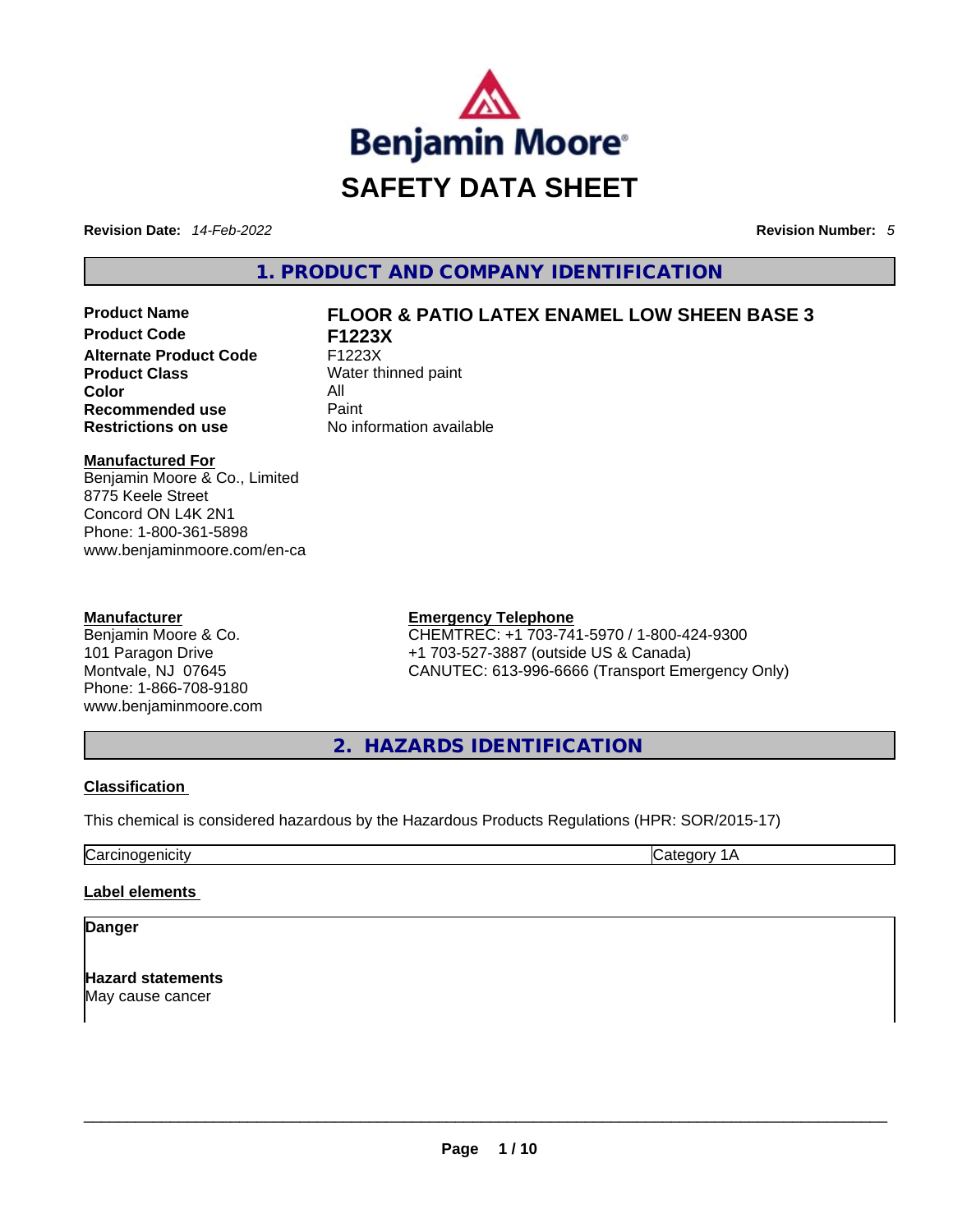

**Appearance** liquid

**Odor** little or no odor

# **Precautionary Statements - Prevention**

Obtain special instructions before use Do not handle until all safety precautions have been read and understood Use personal protective equipment as required

#### **Precautionary Statements - Response**

IF exposed or concerned: Get medical advice/attention

# **Precautionary Statements - Storage**

Store locked up

#### **Precautionary Statements - Disposal**

Dispose of contents/container to an approved waste disposal plant

#### **Other information**

No information available

 **CAUTION:** All floor coatings may become slippery when wet. Where non-skid characteristics are desired, use an appropriate anti-slip aggregate.

 **WARNING:** This product contains isothiazolinone compounds at levels of <0.1%. These substances are biocides commonly found in most paints and a variety of personal care products as a preservative. Certain individuals may be sensitive or allergic to these substances, even at low levels.

# **3. COMPOSITION INFORMATION ON COMPONENTS**

| <b>Chemical name</b>  | CAS No.    | Weight-%      | Hazardous Material<br>registry number<br>(HMIRA registry #) | Date HMIRA filed and<br>Information Review Act date exemption granted<br>(if applicable) |
|-----------------------|------------|---------------|-------------------------------------------------------------|------------------------------------------------------------------------------------------|
| Barium sulfate        | 7727-43-7  | $10 - 30%$    |                                                             |                                                                                          |
| Titanium dioxide      | 13463-67-7 | $-5%$         |                                                             |                                                                                          |
| Nepheline syenite     | 37244-96-5 | - 5%          |                                                             |                                                                                          |
| Silica, crystalline   | 14808-60-7 | $0.25 - 0.5%$ |                                                             |                                                                                          |
| Sodium C14-C16 olefin | 68439-57-6 | $0.1 - 0.25%$ |                                                             |                                                                                          |
| sulfonate             |            |               |                                                             |                                                                                          |

\*The exact percentage (concentration) of composition has been withheld as a trade secret

# **4. FIRST AID MEASURES**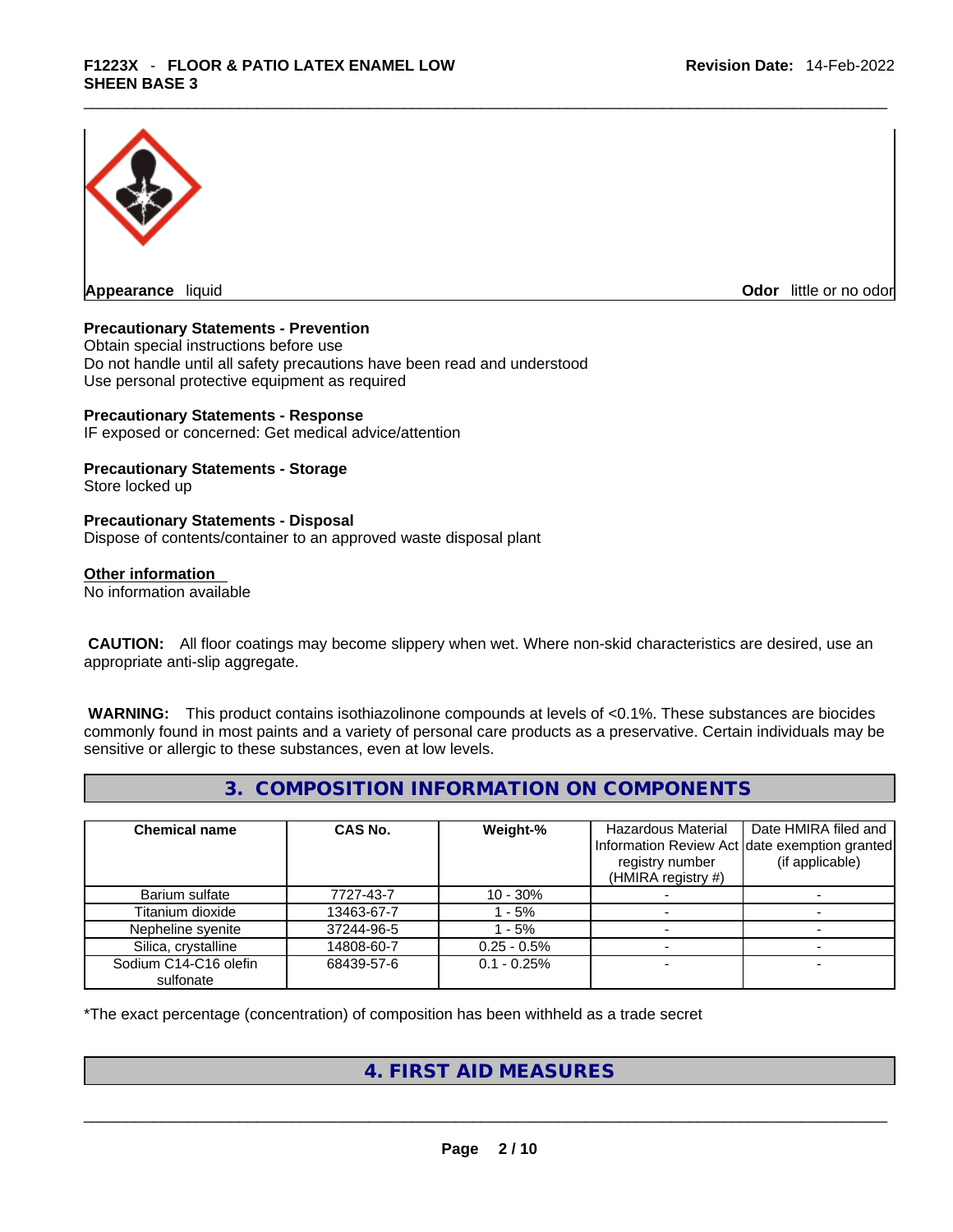| <b>General Advice</b>                  | No hazards which require special first aid measures.                                                     |
|----------------------------------------|----------------------------------------------------------------------------------------------------------|
| <b>Eye Contact</b>                     | Rinse thoroughly with plenty of water for at least 15<br>minutes and consult a physician.                |
| <b>Skin Contact</b>                    | Wash off immediately with soap and plenty of water while<br>removing all contaminated clothes and shoes. |
| <b>Inhalation</b>                      | Move to fresh air. If symptoms persist, call a physician.                                                |
| Ingestion                              | Clean mouth with water and afterwards drink plenty of<br>water. Consult a physician if necessary.        |
| <b>Most Important Symptoms/Effects</b> | None known.                                                                                              |
| <b>Notes To Physician</b>              | Treat symptomatically.                                                                                   |

**5. FIRE-FIGHTING MEASURES** 

| <b>Suitable Extinguishing Media</b>                                                                                   | Use extinguishing measures that are appropriate to local<br>circumstances and the surrounding environment.<br>As in any fire, wear self-contained breathing apparatus<br>pressure-demand, MSHA/NIOSH (approved or equivalent)<br>and full protective gear.<br>Closed containers may rupture if exposed to fire or<br>extreme heat. |  |  |  |  |
|-----------------------------------------------------------------------------------------------------------------------|------------------------------------------------------------------------------------------------------------------------------------------------------------------------------------------------------------------------------------------------------------------------------------------------------------------------------------|--|--|--|--|
| Protective equipment and precautions for firefighters                                                                 |                                                                                                                                                                                                                                                                                                                                    |  |  |  |  |
| <b>Specific Hazards Arising From The Chemical</b>                                                                     |                                                                                                                                                                                                                                                                                                                                    |  |  |  |  |
| Sensitivity to mechanical impact                                                                                      | No                                                                                                                                                                                                                                                                                                                                 |  |  |  |  |
| Sensitivity to static discharge                                                                                       | No                                                                                                                                                                                                                                                                                                                                 |  |  |  |  |
| <b>Flash Point Data</b><br>Flash point (°F)<br>Flash Point (°C)<br><b>Method</b><br><b>Flammability Limits In Air</b> | Not applicable<br>Not applicable<br>Not applicable                                                                                                                                                                                                                                                                                 |  |  |  |  |
| Lower flammability limit:<br><b>Upper flammability limit:</b>                                                         | Not applicable<br>Not applicable                                                                                                                                                                                                                                                                                                   |  |  |  |  |
| Flammability: 0<br><b>NFPA</b><br>Health: 1                                                                           | <b>Instability: 0</b><br><b>Special: Not Applicable</b>                                                                                                                                                                                                                                                                            |  |  |  |  |
| <b>NFPA Legend</b><br>0 - Not Hazardous<br>1 - Slightly<br>2 - Moderate<br>3 - High<br>4 - Severe                     |                                                                                                                                                                                                                                                                                                                                    |  |  |  |  |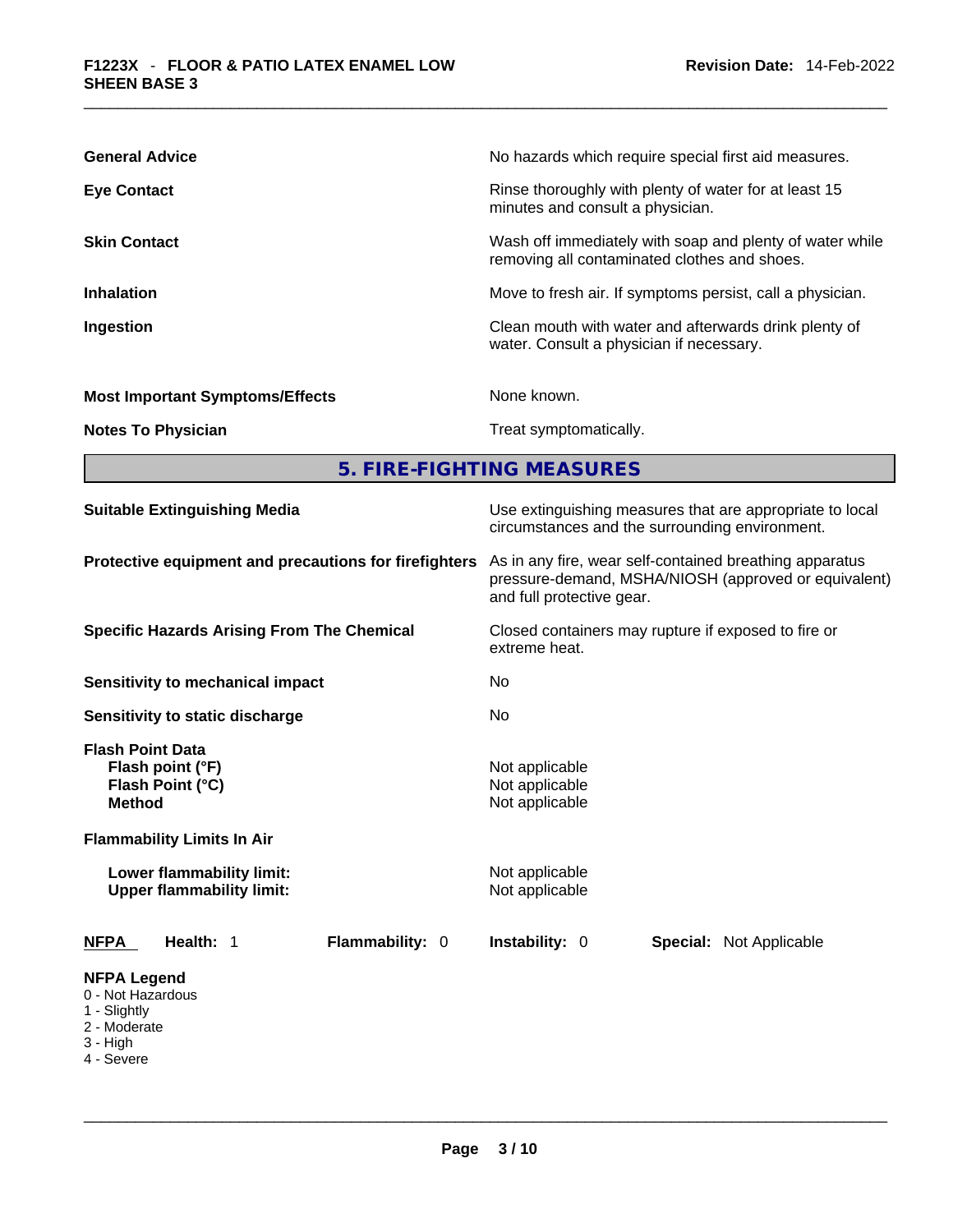*The ratings assigned are only suggested ratings, the contractor/employer has ultimate responsibilities for NFPA ratings where this system is used.* 

*Additional information regarding the NFPA rating system is available from the National Fire Protection Agency (NFPA) at www.nfpa.org.* 

# **6. ACCIDENTAL RELEASE MEASURES**

**Personal Precautions Avoid contact with skin, eyes and clothing. Ensure Personal Precautions** adequate ventilation.

**Other Information Department Information Department Information Prevent further leakage or spillage if safe to do so.** 

**Environmental precautions** See Section 12 for additional Ecological Information.

**Methods for Cleaning Up Example 20 Soak** up with inert absorbent material. Sweep up and shovel into suitable containers for disposal.

# **7. HANDLING AND STORAGE**

**Handling Handling Avoid contact with skin, eyes and clothing. Avoid breathing** vapors, spray mists or sanding dust. In case of insufficient ventilation, wear suitable respiratory equipment.

**Storage Storage Keep container tightly closed. Keep out of the reach of <b>Storage Keep** out of the reach of children.

**Incompatible Materials Incompatible Materials No information available** 

**8. EXPOSURE CONTROLS/PERSONAL PROTECTION** 

### **Exposure Limits**

| <b>Chemical name</b> | <b>ACGIH TLV</b>                                                   | <b>Alberta</b>                  | <b>British Columbia</b>                          | <b>Ontario</b>              | Quebec                                             |
|----------------------|--------------------------------------------------------------------|---------------------------------|--------------------------------------------------|-----------------------------|----------------------------------------------------|
| Barium sulfate       | TWA: $5 \text{ mg/m}^3$<br>inhalable particulate                   | 10 mg/m $3$ - TWA               | $5 \text{ mg/m}^3$ - TWA                         | $5 \text{ mg/m}^3$ - TWA    | 10 mg/m $3$ - TWAEV<br>5 mg/m <sup>3</sup> - TWAEV |
|                      | matter, particulate<br>matter containing no                        |                                 |                                                  |                             |                                                    |
|                      | asbestos and <1%<br>crystalline silica                             |                                 |                                                  |                             |                                                    |
| Titanium dioxide     | TWA: $10 \text{ mg/m}^3$                                           | 10 mg/m $3$ - TWA               | 10 mg/m $3$ - TWA<br>$3$ mg/m <sup>3</sup> - TWA | 10 mg/m $3$ - TWA           | 10 mg/m $3$ - TWAEV                                |
| Nepheline syenite    | N/E                                                                | N/E                             | N/E                                              | 10 mg/m $3$ - TWA           | N/E                                                |
| Silica, crystalline  | TWA: $0.025$ mg/m <sup>3</sup><br>respirable particulate<br>matter | $0.025$ mg/m <sup>3</sup> - TWA | $0.025$ mg/m <sup>3</sup> - TWA                  | $0.10 \text{ mg/m}^3$ - TWA | $0.1$ mg/m <sup>3</sup> - TWAEV                    |

#### **Legend**

ACGIH - American Conference of Governmental Industrial Hygienists Alberta - Alberta Occupational Exposure Limits British Columbia - British Columbia Occupational Exposure Limits Ontario - Ontario Occupational Exposure Limits Quebec - Quebec Occupational Exposure Limits

N/E - Not established

**Engineering Measures Ensure** Ensure adequate ventilation, especially in confined areas.

# **Personal Protective Equipment**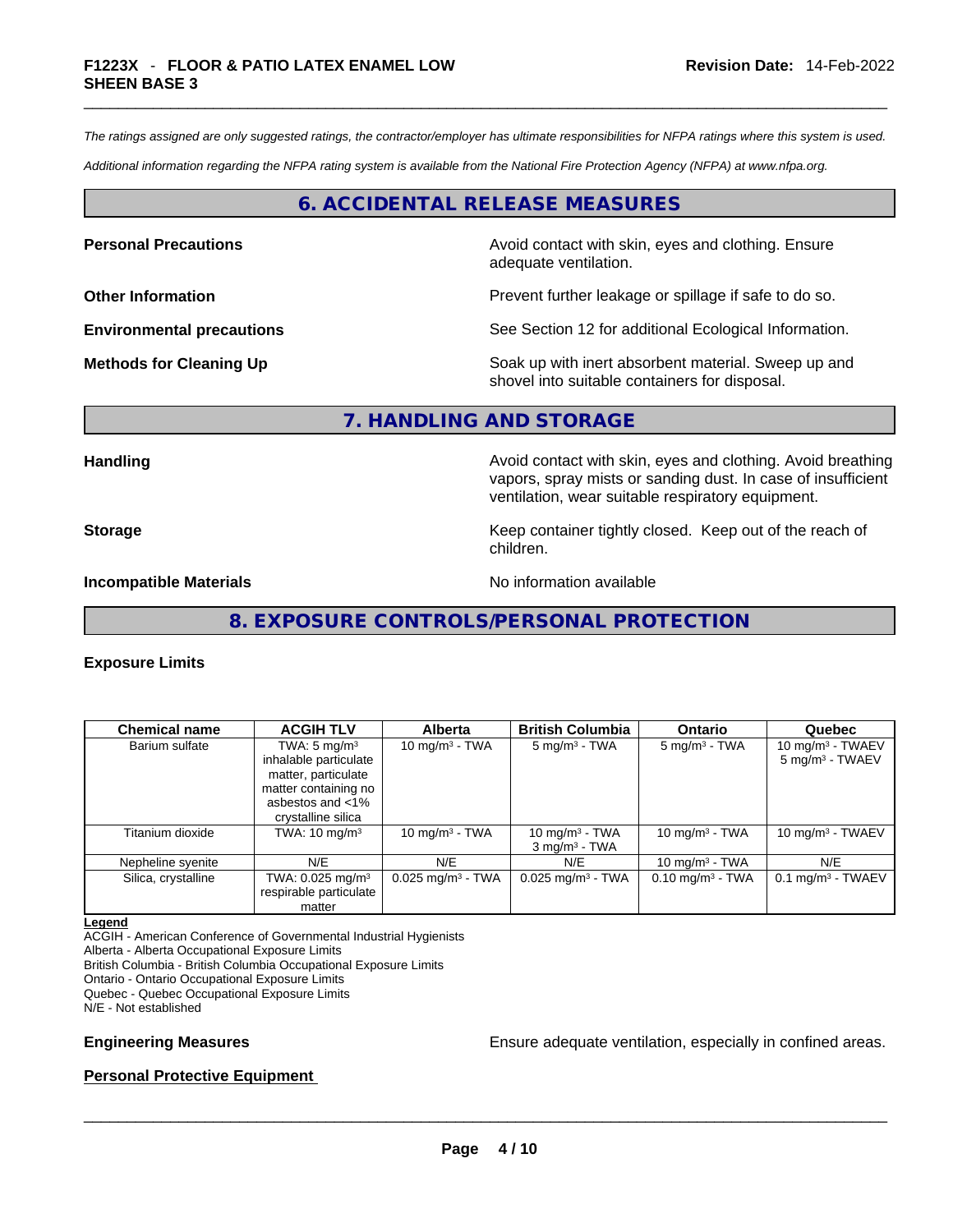**Eye/Face Protection Safety glasses with side-shields. Skin Protection Protection Protective gloves and impervious clothing. Respiratory Protection In case of insufficient ventilation wear suitable respiratory** equipment.

**Hygiene Measures Avoid contact with skin, eyes and clothing. Remove and Avoid contact with skin, eyes and clothing. Remove and Avoid contact with skin, eyes and clothing. Remove and** wash contaminated clothing before re-use. Wash thoroughly after handling.

# **9. PHYSICAL AND CHEMICAL PROPERTIES**

**Appearance** liquid **Odor**<br> **Odor Threshold**<br> **Odor Threshold**<br> **CODOR**<br> **CODOR**<br> **CODOR**<br> **CODOR**<br> **CODOR**<br> **CODOR**<br> **CODOR**<br> **CODOR**<br> **CODOR Density (lbs/gal)** 10.1 - 10.5 **Specific Gravity** 1.21 - 1.26 **pH bH** *pH* **Viscosity (cps) Viscosity (cps) No information available Solubility(ies)** No information available **Water solubility No information available No information available Evaporation Rate Note 2008 No information available Note 2008 No information available Vapor pressure No information available No information available Vapor density No information available No information available Wt. % Solids 10 - 50 - 40 - 50 - 40 - 40 - 50 - 40 - 50 - 40 - 50 - 40 - 50 - 40 - 50 - 40 - 50 - 40 - 50 - 40 Vol. % Solids Wt. % Volatiles** 50 - 60 **Vol. % Volatiles** 60 - 70 **VOC Regulatory Limit (g/L)** < 50 **Boiling Point (°F)** 212 **Boiling Point (°C)** 100 **Freezing point (°F)** 32 **Freezing Point (°C)** 0 **Flash point (°F)** Not applicable **Flash Point (°C)** Not applicable **Method Method Not applicable Container Method Container and Method Not applicable Container and Method Container and Method Flammability** (solid, gas) **Upper flammability limit:**<br> **Lower flammability limit:** Not applicable Not applicable **Lower flammability limit:**<br> **Autoignition Temperature (°F)** Not applicable have not available **Autoignition Temperature (°F) Autoignition Temperature (°C)** No information available **Decomposition Temperature (°F)** No information available **Decomposition Temperature (°C)** No information available **Partition coefficient** No information available

**No information available** 

**10. STABILITY AND REACTIVITY** 

**Reactivity Not Applicable Not Applicable** 

**Chemical Stability** Stable under normal conditions.

**Conditions to avoid**<br> **Example 2018**<br> **Conditions to avoid**<br> **Example 2018**<br> **Prevent from freezing.**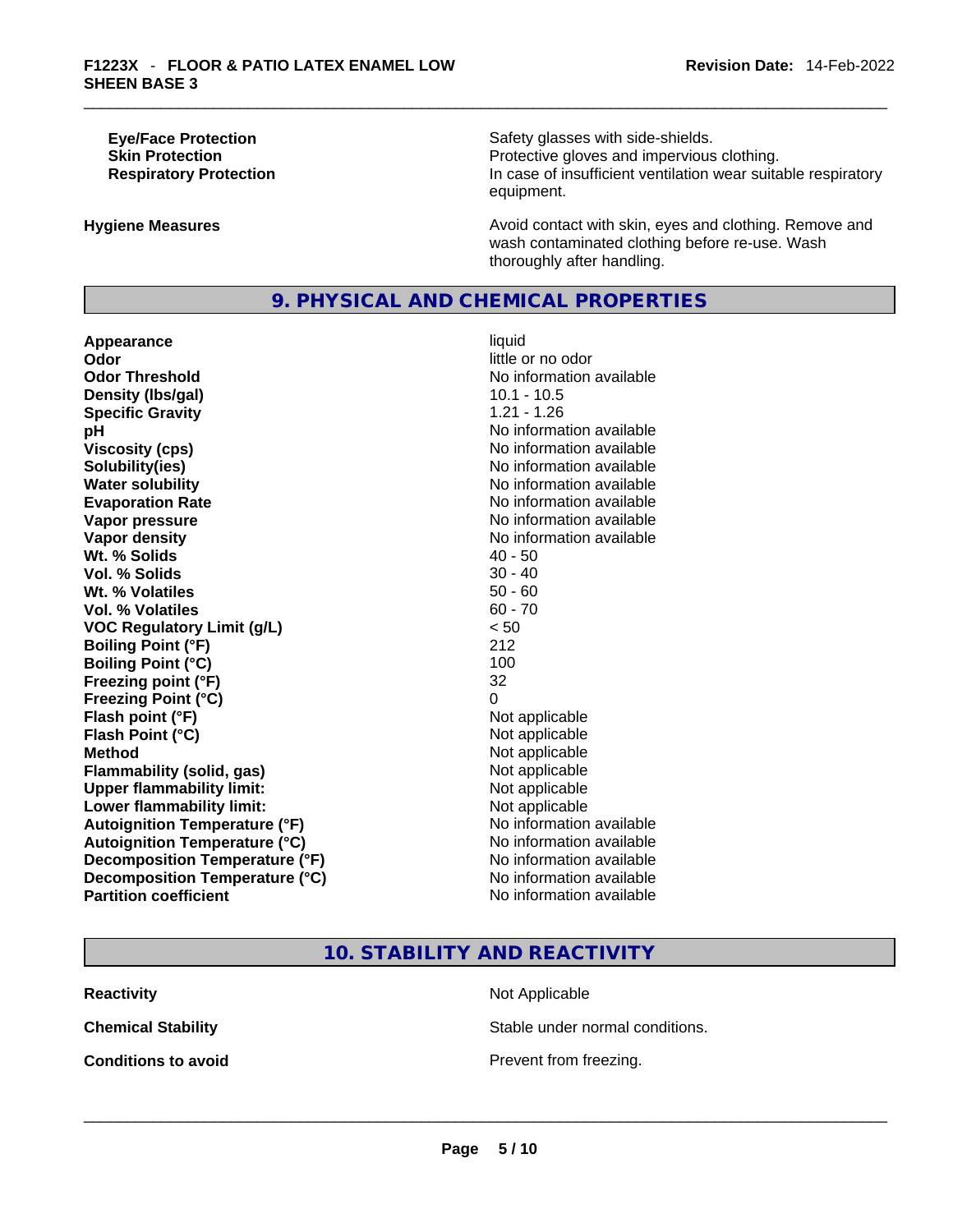| <b>Incompatible Materials</b> |
|-------------------------------|
|-------------------------------|

**Hazardous Decomposition Products** None under normal use.

No materials to be especially mentioned.

**Possibility of hazardous reactions** None under normal conditions of use.

# **11. TOXICOLOGICAL INFORMATION**

#### **Product Information Information on likely routes of exposure**

**Principal Routes of Exposure Exposure** Eye contact, skin contact and inhalation.

**Acute Toxicity Product Information Information No information available** 

**<u>Symptoms related to the physical, chemical and toxicological characteristics</u>** 

**Symptoms Symptoms No information available** 

vomiting and diarrhea.

exposure if inhaled.

**Aspiration Hazard** No information available.

repeated contact may dry skin and cause irritation.

#### **Delayed and immediate effects as well as chronic effects from short and long-term exposure**

**Eye contact** May cause slight irritation **Eye** contact **May cause slight irritation Skin contact Substance may cause slight skin irritation.** Prolonged or

**Inhalation Inhalation Inhalation May cause irritation of respiratory tract. Ingestion Ingestion Index is a structure of the line of the line of the line of the line of the line of the line of the line of the line of the line of the line of the line of the line of the line of the line of the l** 

**Sensitization No information available. No information available. Neurological Effects** Noinformation available. **Mutagenic Effects Mutagenic Effects No information available. Reproductive Effects No information available. Developmental Effects No information available.** No information available. **Target organ effects and all all and available.** No information available. **STOT** - single exposure **Notable** 2 and  $\overline{a}$  No information available. **STOT - repeated exposure** Causes damage to organs through prolonged or repeated

**Other adverse effects**<br> **Aspiration Hazard**<br> **Aspiration Hazard**<br> **Aspiration Azard**<br> **No information available.** 

**Numerical measures of toxicity**

**The following values are calculated based on chapter 3.1 of the GHS document**

| <b>ATEmix (oral)</b>                 | 2948 mg/kg |
|--------------------------------------|------------|
| <b>ATEmix (inhalation-dust/mist)</b> | 8.9 mg/L   |

### **Component Information**

| Chemical name                          | Oral LD50                        | Dermal LD50 | Inhalation LC50 |
|----------------------------------------|----------------------------------|-------------|-----------------|
| Barium sulfate                         | 307000 mg/kg<br>Rat<br>-<br>ו טט |             |                 |
| $\sqrt{2}$<br>7707<br>، -40 / ٬<br>ا ک |                                  |             |                 |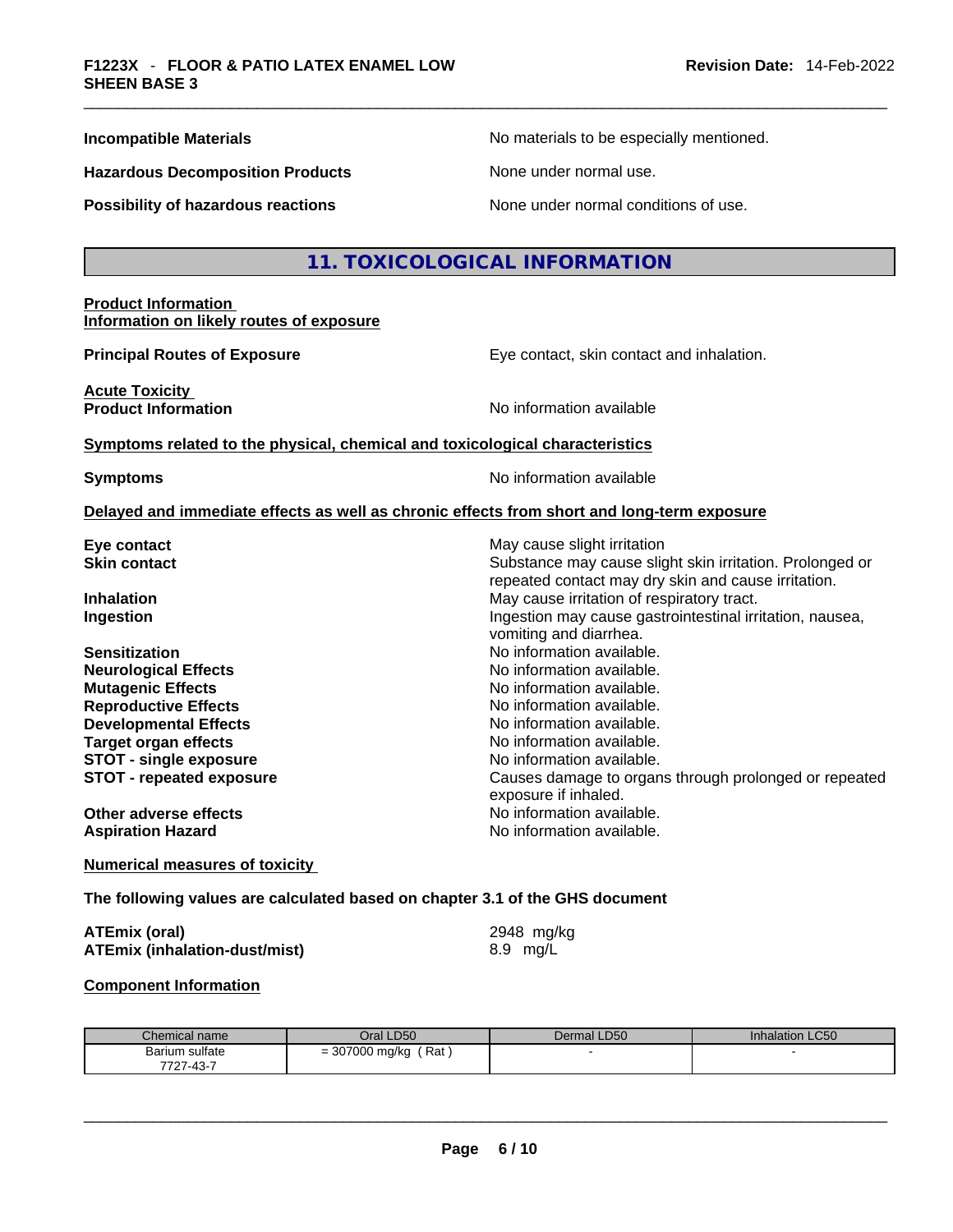| Titanium dioxide<br>13463-67-7                | $> 10000$ mg/kg (Rat) |                        |                       |
|-----------------------------------------------|-----------------------|------------------------|-----------------------|
| Sodium C14-C16 olefin sulfonate<br>68439-57-6 | $= 2220$ mg/kg (Rat)  | $> 740$ mg/kg (Rabbit) | $> 52$ mg/L (Rat) 4 h |

# **Chronic Toxicity**

#### **Carcinogenicity**

*The information below indicates whether each agency has listed any ingredient as a carcinogen:.* 

| <b>Chemical name</b> | <b>IARC</b>                    | <b>NTP</b>             |
|----------------------|--------------------------------|------------------------|
|                      | 2B - Possible Human Carcinogen |                        |
| Titanium dioxide     |                                |                        |
|                      | 1 - Human Carcinogen           | Known Human Carcinogen |
| Silica, crystalline  |                                |                        |

• Crystalline Silica has been determined to be carcinogenic to humans by IARC (1) when in respirable form. Risk of cancer depends on duration and level of inhalation exposure to spray mist or dust from sanding the dried paint.

• Although IARC has classified titanium dioxide as possibly carcinogenic to humans (2B), their summary concludes: "No significant exposure to titanium dioxide is thought to occur during the use of products in which titanium dioxide is bound to other materials, such as paint."

#### **Legend**

IARC - International Agency for Research on Cancer NTP - National Toxicity Program OSHA - Occupational Safety & Health Administration

**12. ECOLOGICAL INFORMATION** 

# **Ecotoxicity Effects**

The environmental impact of this product has not been fully investigated.

# **Product Information**

#### **Acute Toxicity to Fish**

No information available

#### **Acute Toxicity to Aquatic Invertebrates**

No information available

# **Acute Toxicity to Aquatic Plants**

No information available

### **Persistence / Degradability**

No information available.

#### **Bioaccumulation**

No information available.

# **Mobility in Environmental Media**

No information available. \_\_\_\_\_\_\_\_\_\_\_\_\_\_\_\_\_\_\_\_\_\_\_\_\_\_\_\_\_\_\_\_\_\_\_\_\_\_\_\_\_\_\_\_\_\_\_\_\_\_\_\_\_\_\_\_\_\_\_\_\_\_\_\_\_\_\_\_\_\_\_\_\_\_\_\_\_\_\_\_\_\_\_\_\_\_\_\_\_\_\_\_\_

# **Ozone**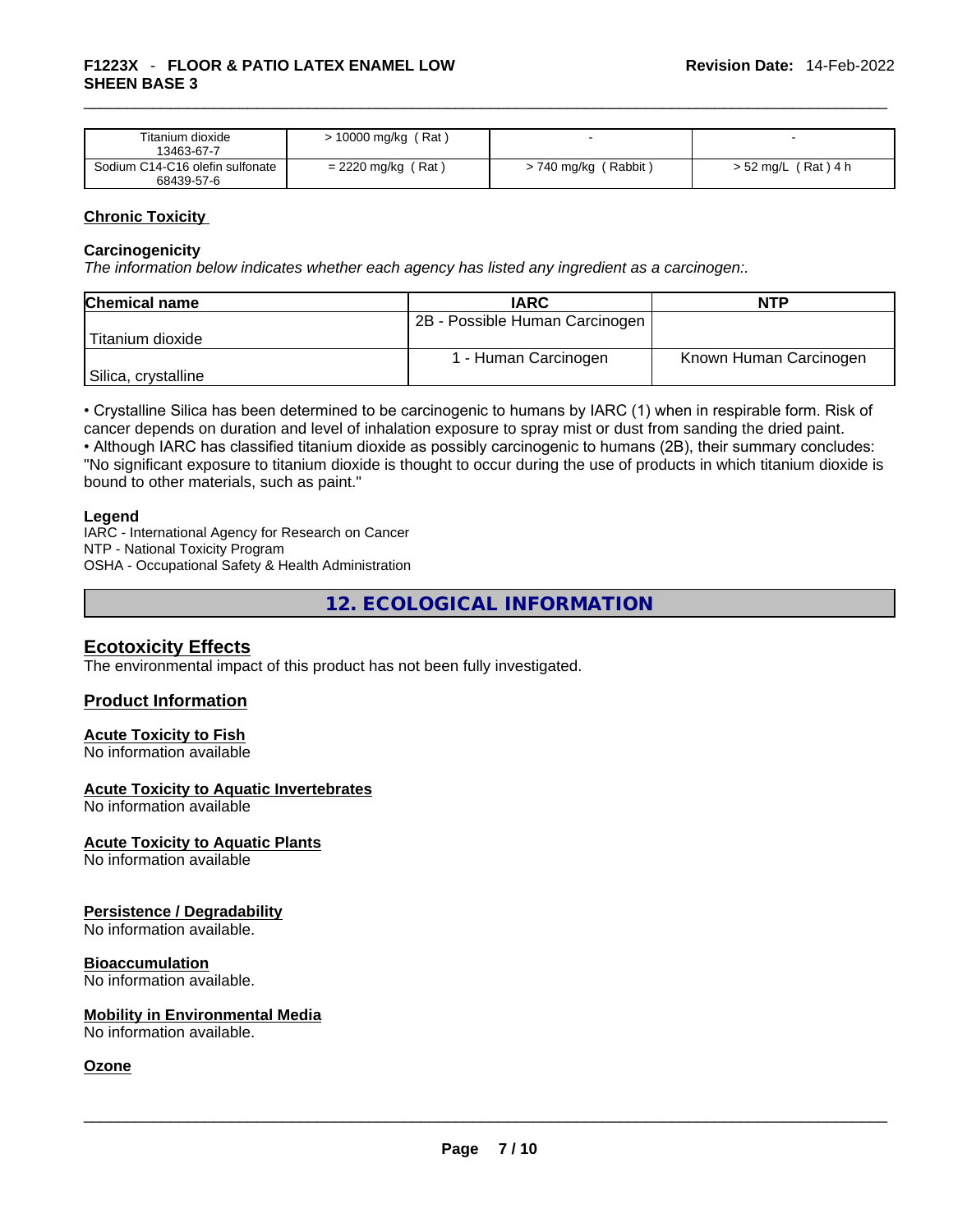No information available

#### **Component Information**

# **Acute Toxicity to Fish**

Titanium dioxide  $LC50:$  > 1000 mg/L (Fathead Minnow - 96 hr.)

#### **Acute Toxicity to Aquatic Invertebrates**

No information available

**Acute Toxicity to Aquatic Plants**

No information available

**13. DISPOSAL CONSIDERATIONS** 

**Waste Disposal Method** Dispose of in accordance with federal, state, provincial, and local regulations. Local requirements may vary, consult your sanitation department or state-designated environmental protection agency for more disposal options.

# **14. TRANSPORT INFORMATION**

**TDG** Not regulated

**ICAO / IATA** Not regulated

**IMDG / IMO Not regulated** 

# **15. REGULATORY INFORMATION**

# **International Inventories**

**TSCA: United States** Yes - All components are listed or exempt. **DSL: Canada** Yes - All components are listed or exempt.

# **National Pollutant Release Inventory (NPRI)**

#### **NPRI Parts 1- 4**

This product contains the following Parts 1-4 NPRI chemicals: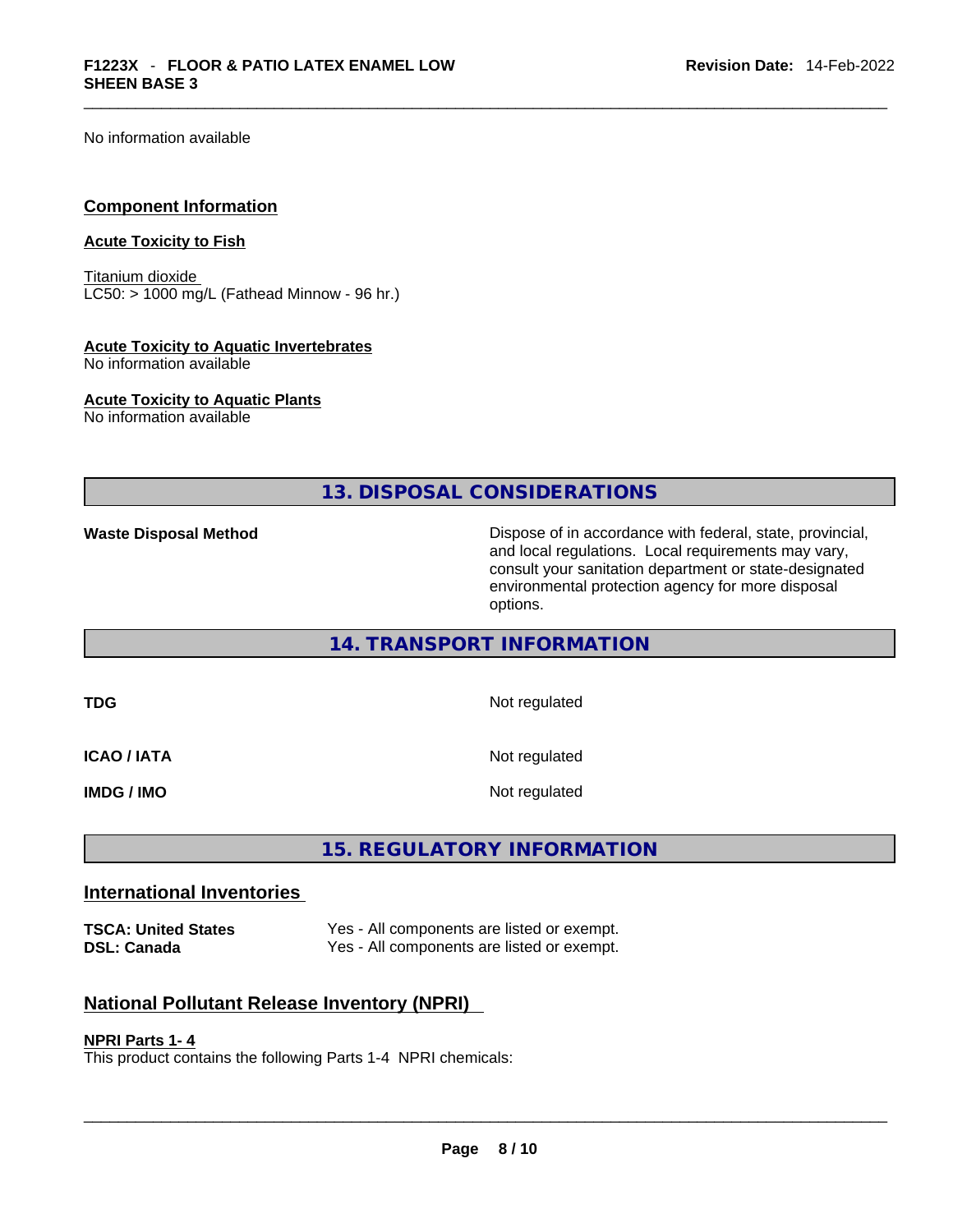# *None*

#### **NPRI Part 5**

This product contains the following NPRI Part 5 Chemicals:

*None*

#### **WHMIS Regulatory Status**

This product has been classified in accordance with the hazard criteria of the Hazardous Products Regulations (HPR) and the SDS contains all the information required by the HPR.

| <b>16. OTHER INFORMATION</b>                                                                                                                                                                                |               |                                                                                                                                                                                                                             |                      |          |  |
|-------------------------------------------------------------------------------------------------------------------------------------------------------------------------------------------------------------|---------------|-----------------------------------------------------------------------------------------------------------------------------------------------------------------------------------------------------------------------------|----------------------|----------|--|
| HMIS -                                                                                                                                                                                                      | Health: $1^*$ | <b>Flammability: 0</b>                                                                                                                                                                                                      | <b>Reactivity: 0</b> | $PPE: -$ |  |
| <b>HMIS Legend</b><br>0 - Minimal Hazard<br>1 - Slight Hazard<br>2 - Moderate Hazard<br>3 - Serious Hazard<br>4 - Severe Hazard<br>* - Chronic Hazard<br>present under the actual normal conditions of use. |               | X - Consult your supervisor or S.O.P. for "Special" handling instructions.<br>Note: The PPE rating has intentionally been left blank. Choose appropriate PPE that will protect employees from the hazards the material will |                      |          |  |

*Caution: HMISÒ ratings are based on a 0-4 rating scale, with 0 representing minimal hazards or risks, and 4 representing significant hazards or risks. Although HMISÒ ratings are not required on MSDSs under 29 CFR 1910.1200, the preparer, has chosen to provide them. HMISÒ ratings are to be used only in conjunction with a fully implemented HMISÒ program by workers who have received appropriate HMISÒ training. HMISÒ is a registered trade and service mark of the NPCA. HMISÒ materials may be purchased exclusively from J. J. Keller (800) 327-6868.* 

 **WARNING!** If you scrape, sand, or remove old paint, you may release lead dust. LEAD IS TOXIC. EXPOSURE TO LEAD DUST CAN CAUSE SERIOUS ILLNESS, SUCH AS BRAIN DAMAGE, ESPECIALLY IN CHILDREN. PREGNANT WOMEN SHOULD ALSO AVOID EXPOSURE.Wear a NIOSH approved respirator to control lead exposure. Clean up carefully with a HEPA vacuum and a wet mop. Before you start, find out how to protect yourself and your family by logging onto Health Canada at http://www.hc-sc.gc.ca/ewh-semt/contaminants/lead-plomb/asked\_questions-questions\_posees-eng.php.

| <b>Prepared By</b>    | <b>Product Stewardship Department</b><br>Benjamin Moore & Co.<br>101 Paragon Drive<br>Montvale, NJ 07645<br>800-225-5554 |
|-----------------------|--------------------------------------------------------------------------------------------------------------------------|
| <b>Revision Date:</b> | 14-Feb-2022                                                                                                              |

**Reason for revision** Not available

#### **Disclaimer**

The information contained herein is presented in good faith and believed to be accurate as of the effective date shown above. This information is furnished without warranty of any kind. Employers should use this information only as a